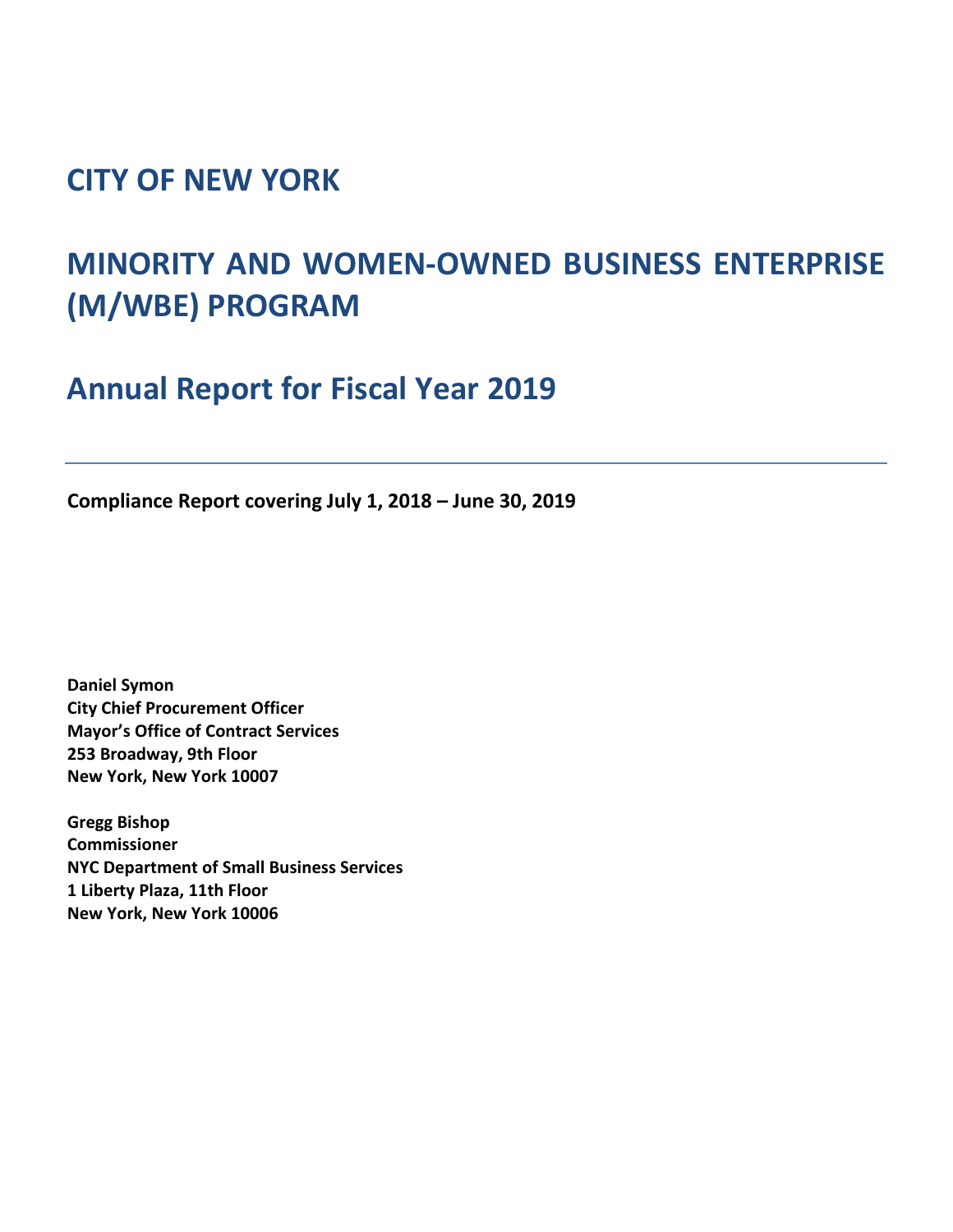### **Table of Contents**

| Introduction 3 |    |
|----------------|----|
|                |    |
|                |    |
|                | 5  |
|                |    |
|                |    |
|                |    |
|                | 10 |
|                |    |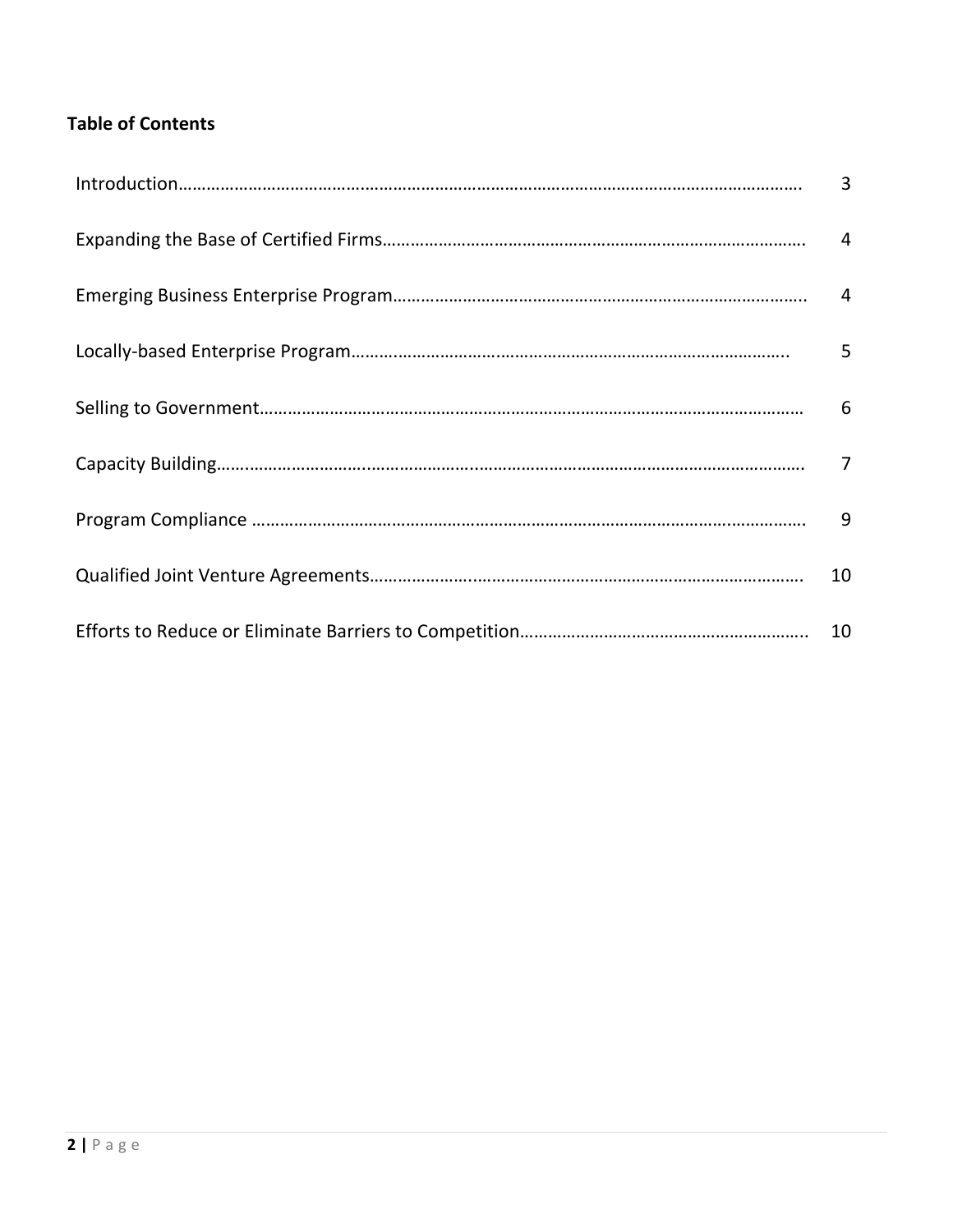#### **Introduction**

l

This report describes the City's efforts to ensure minority and women-owned businesses have greater access to public contracting opportunities. The reporting period covers program accomplishments for Fiscal Year 2019 (July 1, 2018 – June 30, 2019). As per the New York City Administrative Code §6-129(l)1, the report is jointly submitted by the Director of the Mayor's Office of Contract Services (MOCS), as City Chief Procurement Officer, and by the Commissioner of the Department of Small Business Services (SBS).

This report, along with the [2019 Citywide Indicators Report](https://www1.nyc.gov/site/mocs/reporting/reporting.page) published by MOCS<sup>[1](#page-2-0)</sup>, summarizes program activity, prime contract, and subcontract utilization data for City-certified Minority and Women-Owned Business Enterprises (M/WBEs) and Emerging Business Enterprises (EBEs), as well as additional data specified in Section 6-129 of the New York City Administrative Code. The report covers prime contracts that were registered in FY 2019 and subcontracts approved in FY 2019, including procurements that were solicited before LL 1 became effective and are subject to LL 1[2](#page-2-1)9.<sup>2</sup> The City's M/WBE program is led by J. Phillip Thompson, Deputy Mayor for Strategic Initiatives and Citywide M/WBE Director, and is administered in partnership with the Mayor's Office of M/WBEs, SBS and MOCS.

In addition to the requirement that the City find vendors responsible, State law also requires that most contracts be awarded to the lowest responsive bidder or the best proposer. SBS has worked aggressively to expand opportunities for minority and women-owned firms by connecting them to a comprehensive range of programs that provide procurement technical assistance and capacity building support, as well as other resources to help them navigate and compete in the public procurement marketplace. During FY 2019, M/WBEs were awarded over \$715 million in prime contracts subject to the M/WBE program and approximately \$319.6 million in eligible subcontracts. The City achieved a combined prime and subcontract utilization of 23.6%. The report demonstrates that the City and its agencies made substantial progress towards achieving citywide goals in FY 2019.

<span id="page-2-0"></span><sup>1</sup> 2019 Citywide Indicators Report Appendices [\(https://www1.nyc.gov/site/mocs/reporting/indicators-appendices.page\)](https://www1.nyc.gov/site/mocs/reporting/indicators-appendices.page)

<span id="page-2-1"></span> $2$  LL 1 amended the law that created the City's M/WBE program, LL 129 of 2005. The new law took effect on July 1, 2013.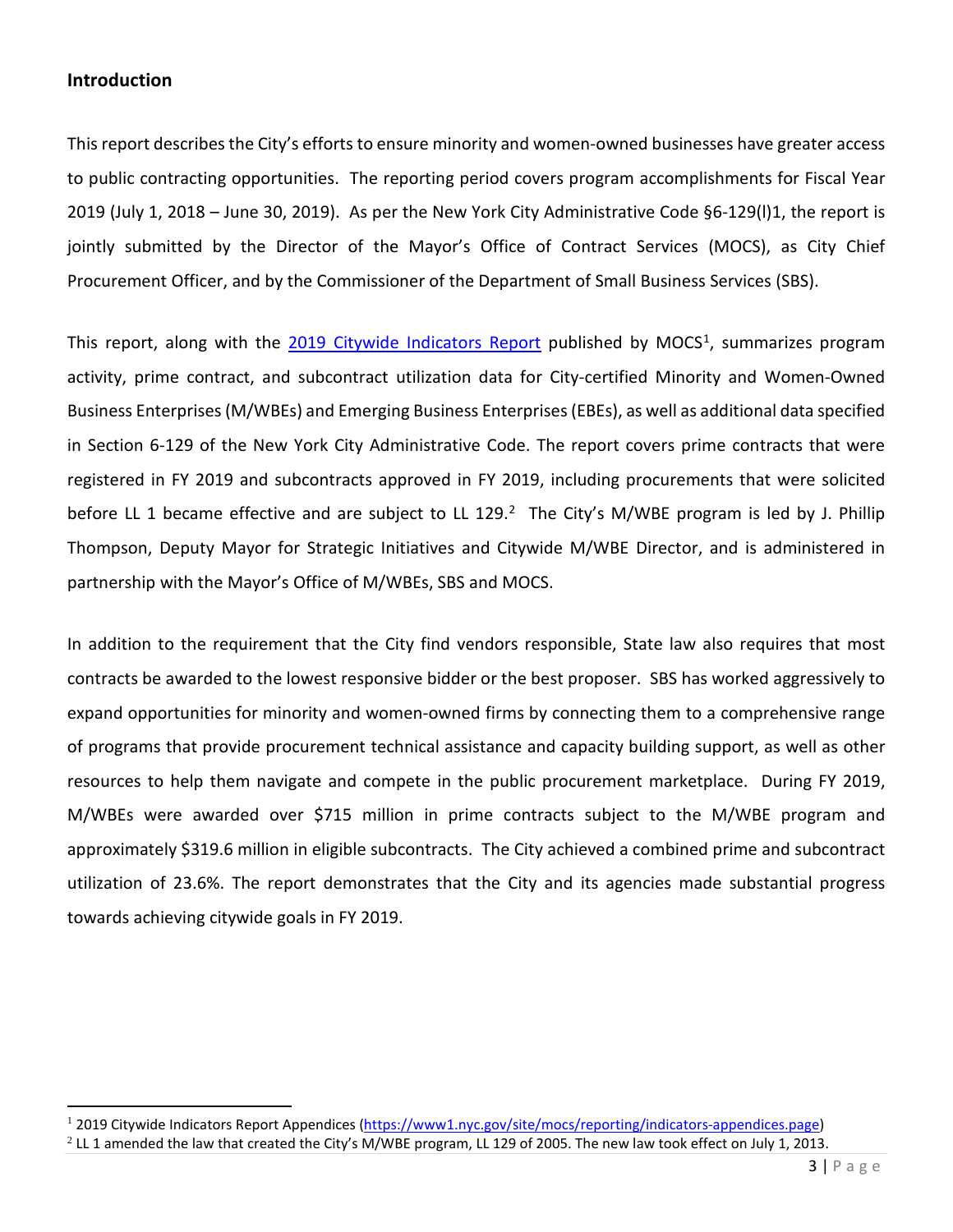#### **Expanding the Base of Certified Firms**

SBS continues to increase the participation of M/WBE firms in City contracting by expanding its base of certified businesses. During the certification process, a company's ownership and management structure is thoroughly reviewed to ensure the applicant performs the key functions of the business. Minority and women-owned firms who choose not to certify with the City are neither tracked nor measured in the City's performance reporting. The NYC Online Certification Portal [\(www.nyc.gov/certifyonline\)](https://sbsconnect.nyc.gov/) allows M/WBE firms to certify and recertify online, check the status of applications, and update their business profiles to better promote themselves to buyers. In addition to the regular certification workshops, during the reporting period, SBS continued to hold one-on-one certification application review sessions. These sessions helped ensure that firms submitted complete and quality application packages, reduced delays, and increased the chances of obtaining certification. In FY 2019, SBS conducted 31 certification workshops and application review sessions for 330 businesses.

Various community partners help extend the reach of SBS certification outreach efforts. Businesses receive assistance in applying for certification from these organizations, including the New York City Council-funded community-based groups that comprise the M/WBE Leadership Association, and the SBS network of Business Solutions Centers located throughout the five boroughs. This helps to ensure a higher quality application, making the submission and the certification review process easier and simpler. Between July 2018 and June 2019, SBS certified 2,246 new M/WBEs and recertified 1,035 M/WBEs, bringing the total number of Citycertified companies to 9,063 as of June 30, 2019. Our community partners help support the business growth of M/WBEs with marketing workshops, networking events, and business development services. During the reporting period, SBS collaborated with local development corporations, trade associations, industry membership organizations, and local chambers of commerce on 225 events to spread the word about the benefits of certification and the range of capacity-building services available citywide to help businesses grow.

#### **Emerging Business Enterprise Program**

Local Law 12 of 2006 created the Emerging Business Enterprise ("EBE") program directed at expanding procurement opportunities to disadvantaged businesses. Although similar outreach approaches and capacity-building initiatives were and continue to be undertaken by SBS to successfully implement the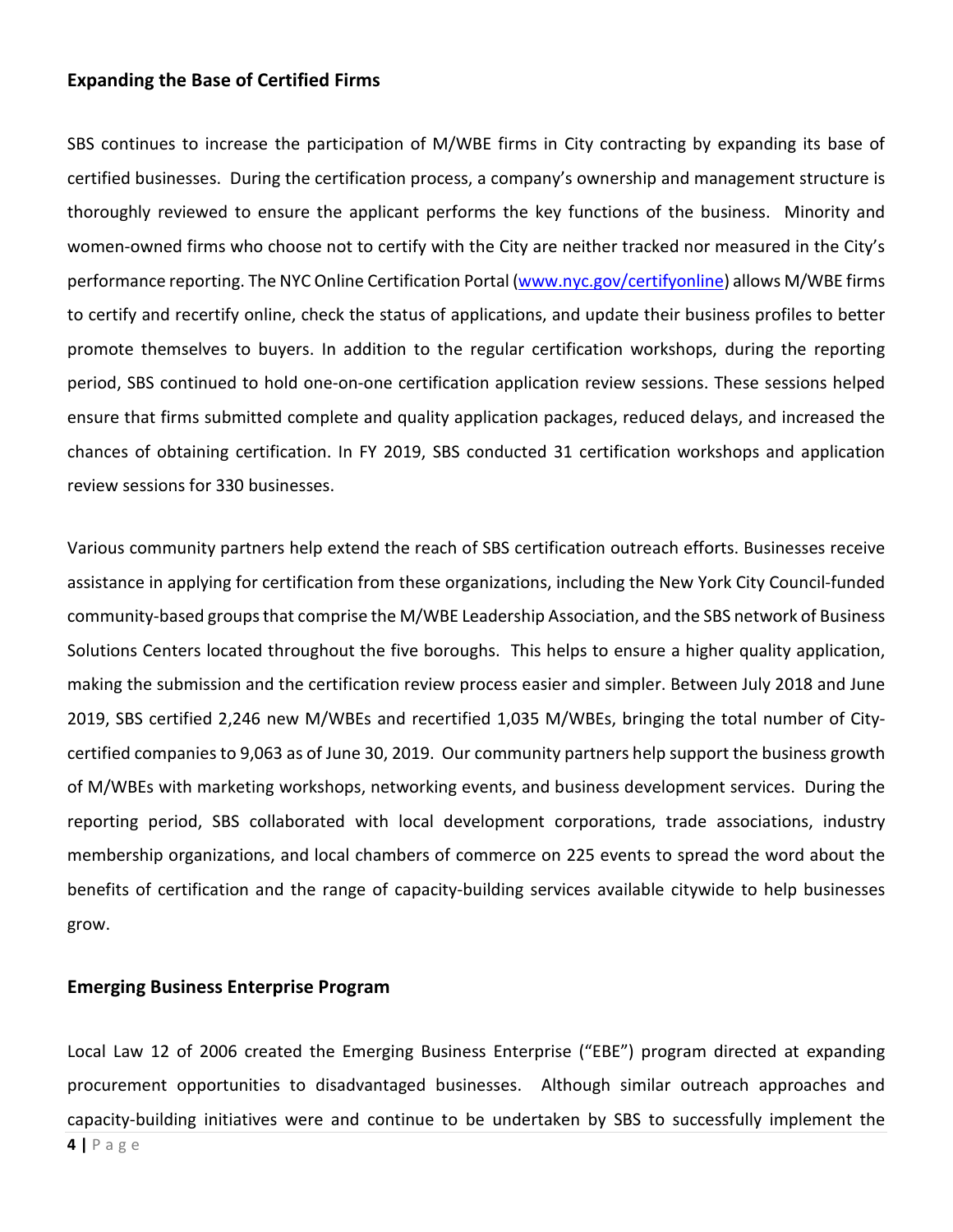M/WBE and EBE programs (SBS often targets potential M/WBE and EBE groups simultaneously), the outcomes of such measures are quite different. Similar to the federal DBE program, eligibility for EBE certification under the City's program requires that applicants satisfy a two-prong test of economic disadvantage and social disadvantage. Where social disadvantage is presumed for M/WBEs and further evaluation of social or economic disadvantage criteria is not required for those individuals, the City's EBE program criteria relies on individual and specific determinations of an applicant's disadvantage. As of June 30, 2019, there were 10 certified EBE companies.

Unlike the M/WBE program, limited participation in the EBE program has made it difficult for City agencies to set goals on contracts. During the reporting period, EBEs were awarded a total of \$3,083,979 in all types of prime contracts and subcontracts.

SBS continues to strive towards increasing participation in the EBE program through a wide range of outreach efforts regularly conducted with businesses and community partners. Once increased participation in the EBE program is achieved, City agencies will have sufficient availability of certified EBE firms needed to set feasible contract goals.

#### **Locally-based Enterprise Program**

Although the Locally Based Enterprises (LBE) program is not referenced in Administrative Code §6-129, LBE is a certification category administered by SBS, and the applicability of the LBE program in City procurement is impacted by the M/WBE program. As set forth in Administrative Code §6-108.1, the LBE program is designed to promote the growth of small construction firms through greater access to contracting opportunities with the City. Generally, the program requires agencies to utilize LBEs as a prime or subcontractor on specific construction contracts. However, the number of contracts subject to the LBE program has substantially decreased in recent years due to other goal-setting programs established by the City, State and federal governments. Under the LBE program rules, contracts are excluded from the program if they are federally or State funded and subject to their requisite goal programs. Federally funded construction projects are generally subject to the Disadvantaged Business Enterprise program, and State funded contracts are subject to other goals requirements as well, including Article 15-A of the New York State Executive Law. As many City construction contracts are federally and State funded and subject to subcontracting goals under those programs, they are not covered by the LBE program. With the creation of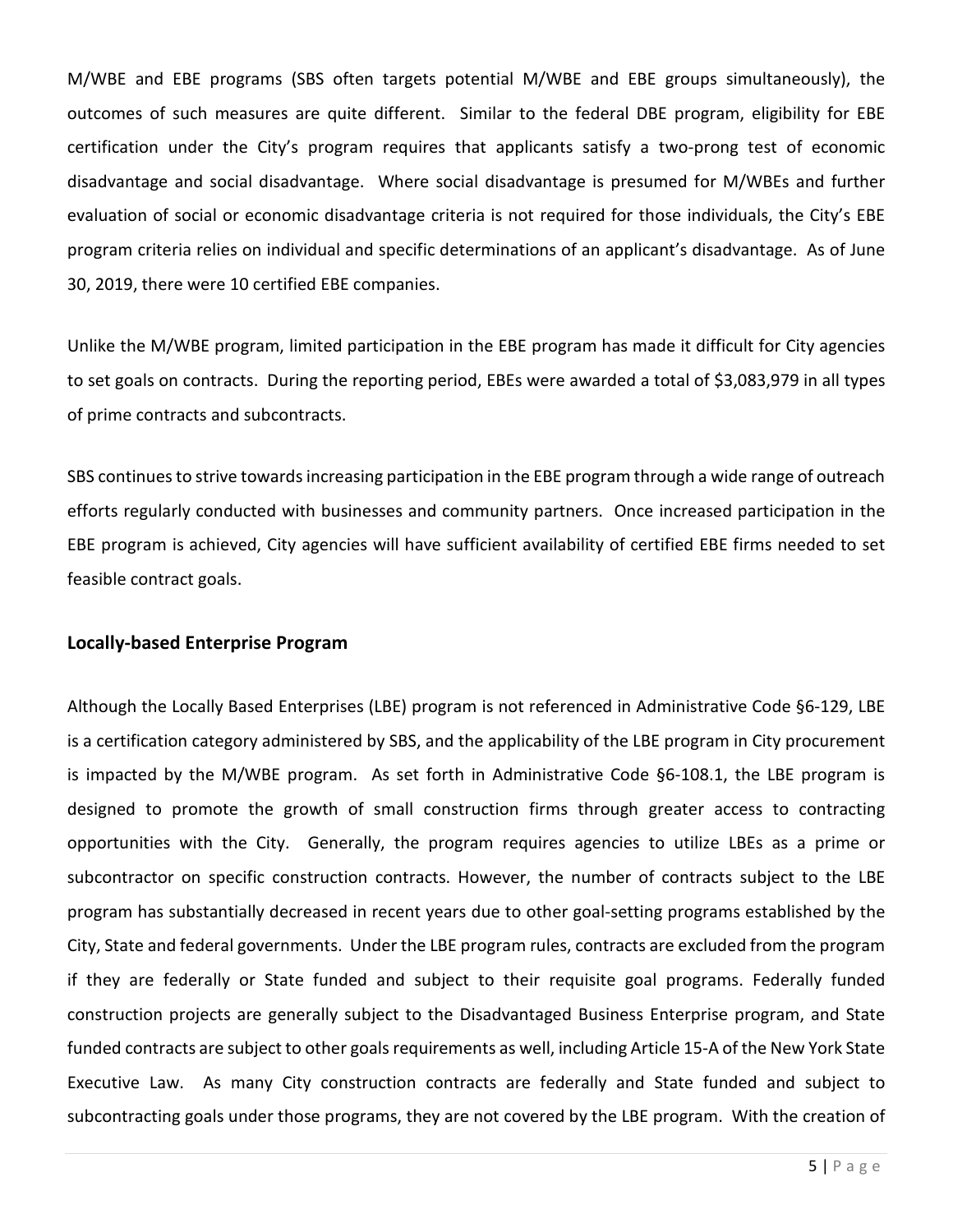the City's M/WBE program, M/WBE subcontracting goals are applied to City funded construction contracts in lieu of LBE goals. Accordingly, this further limits the applicability of the LBE requirements.

During the reporting period, SBS certified and recertified 4 firms as LBEs, bringing the total number of LBE certified firms to 21 as of June 30, 2019. Many of our LBEs are also certified as M/WBEs and can be considered for subcontracting opportunities on City construction projects with M/WBE goals. During the reporting period, LBEs were awarded \$4,369,136 in all types of prime contracts and subcontracts.

#### **Selling to Government**

SBS offers selling to government services that help M/WBEs navigate the City's procurement system. Services are provided through a combination of workshops and one-on-one assistance. To be an effective bidder on City contracts, M/WBEs must understand the City's procurement rules, the types of contracts, contract sizes, and how to interpret and respond to solicitations. M/WBEs must also maintain the most up-to-date information on their profile in the SBS Online Directory of Certified Businesses [\(www.nyc.gov/buycertified\)](http://mtprawvwsbswtp1-1.nyc.gov/) and other City procurement systems. In FY 2019, SBS worked with 2,250 companies to help them understand the City's procurement rules, introduce them to NYC government contracting, explain the benefits of certification, and update their contact information and business profiles.

Also, during the reporting period, 727 companies attended SBS' regularly scheduled workshop "Selling to Government", a monthly workshop open to the public that provides firms with the foundational basics of government contracting.

Through SBS' Technical Assistance Program, firms receive one-on-one assistance on submitting the most competitive bids and proposals for City contracting opportunities. In the reporting period, SBS held 1,174 one-on-one sessions. Additionally, in FY 2019, 668 companies attended SBS' Technical Assistance workshops that provided targeted training to different industries on government contracting techniques.

SBS also works with the New York City Council through the M/WBE Leadership Association to provide certified firms with more capacity-building services, including help applying for loans and surety bonds, preparing bids and proposals, and marketing to both the public and private sector. During the reporting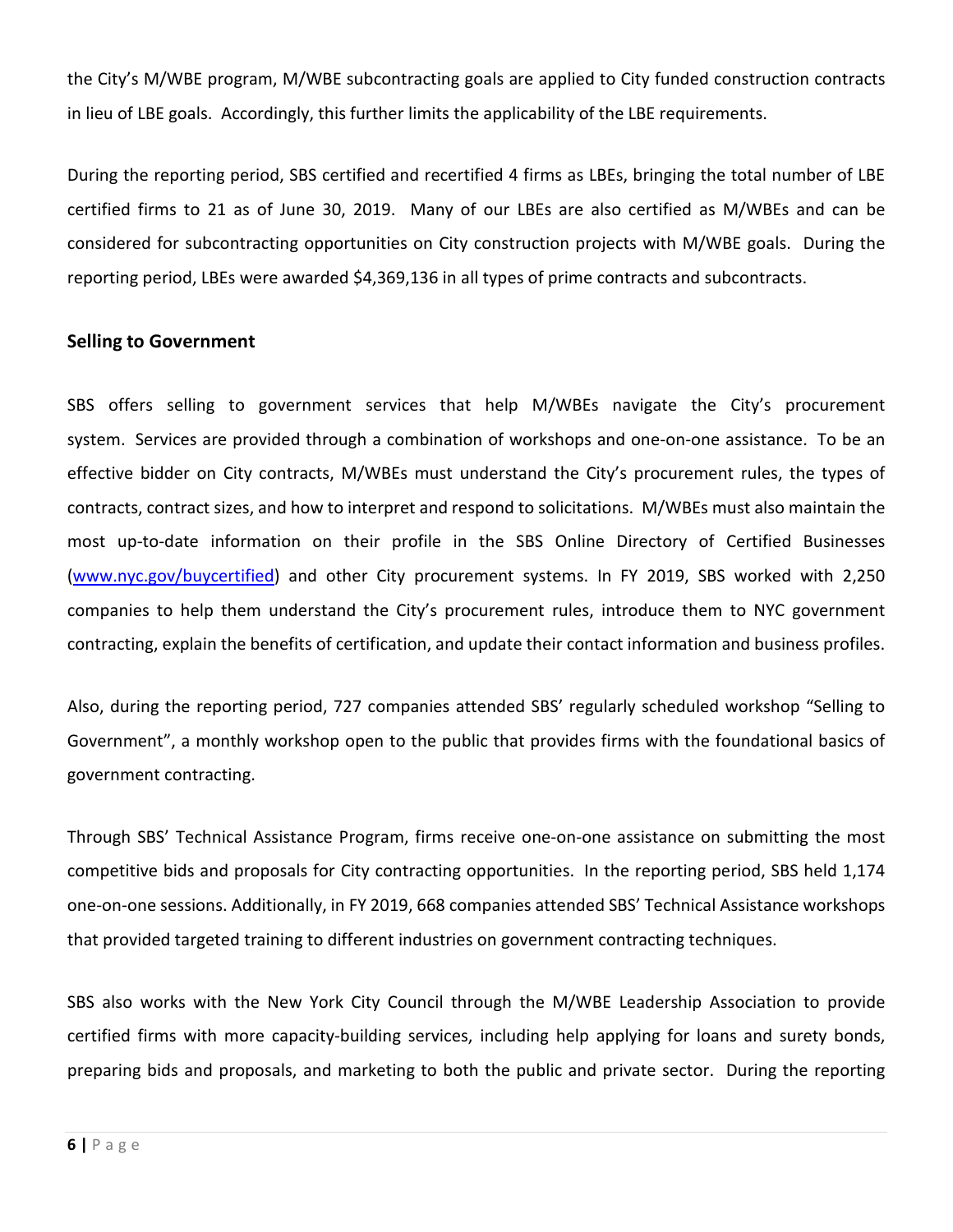period, member organizations sponsored 115 events, provided 1,103 one-on-one assistance sessions, assisted with 123 loan applications, and awarded 93 loans to M/WBEs.

On June 11, SBS hosted the 13th Annual Citywide Procurement Fair at Columbia University, Alfred Lerner Hall to connect New York City Minority and Women-owned Businesses (M/WBEs) to public and private contracting opportunities and other resources. The event was attended by nearly 700 M/WBEs, and over 70 City, State agencies, public authorities and private-sector companies. The fair is part of Mayor de Blasio's historic commitment to supporting M/WBEs, including the goals to double the number of certified and recertified M/WBEs to 9,000 by 2019, award at least 30% of City contract dollars to M/WBEs by 2021, and award \$20 billion in City contracts to M/WBEs by 2025.

#### **Capacity Building**

SBS administers a set of capacity-building programs and services for M/WBEs and small businesses that are designed to help firms better bid on, win, and perform on City contracts.

**Bond Readiness** provides certified construction and trade companies with financial management skills to help them secure or increase surety bonds necessary to compete on City contracts. The program offers two 8-week cohorts (Fall and Spring) that provide classroom instruction, training and one-on-one assistance, as well as introductions to a network of surety agents. Firms are encouraged to bid on City contract opportunities where appropriate, while applying for pre-approval for bonding during the program. During the reporting period, 34 individuals representing 30 unique firms in total graduated from the Fall and Spring cohorts.

**NYC Construction Mentorship** provides certified construction, trade and related professional services firms with education, training, and technical assistance to help them build capacity, better understand the City solicitation process, and strengthen business operations with the goal of bidding on City contracting opportunities. Beginning in FY 2018, the program began offering a new, condensed format in order to offer two 16-week cohorts per fiscal year. Each firm receives classroom instruction and unlimited one-on-one mentoring, a business assessment, and an individualized three-year growth plan for their business. Firms are encouraged to bid on City contract opportunities where appropriate and are provided additional guidance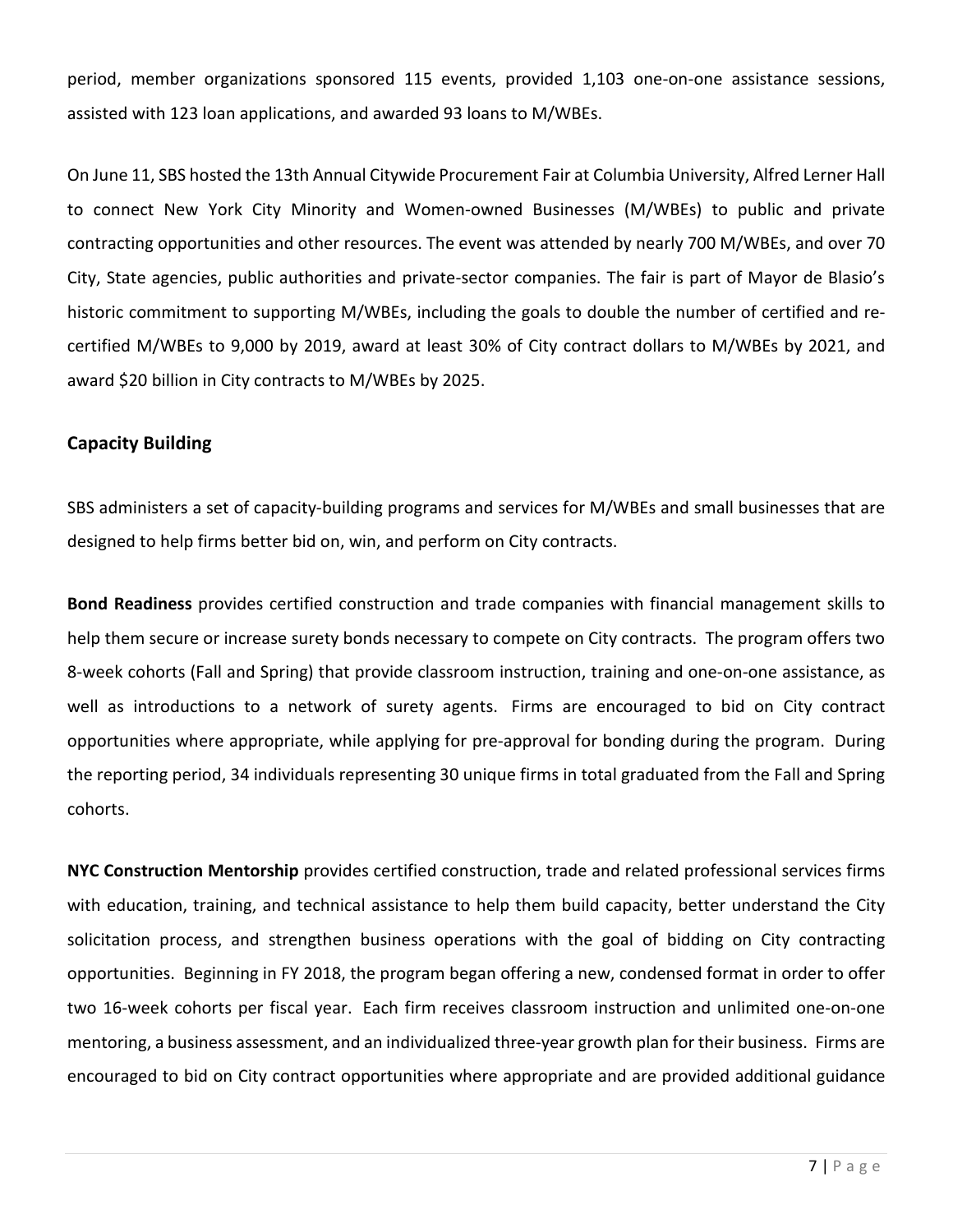by MOCS and introductions to City agency personnel. During the reporting period, 62 individuals representing 58 unique firms in total graduated from the Fall and Spring cohorts.

**NYC Goods & Services Mentorship,** launched in FY 2017, now offers two 16-week cohorts per fiscal year, providing certified non-construction goods and services firms with education, training and mentoring to strengthen their businesses with a focus on bidding on City contracting opportunities. Each participating firm receives classroom instruction, unlimited one-on-one mentorship and technical assistance from subject matter experts, a business needs assessment, and an individualized three-year growth plan for their business. City agency reps meet participating firms and introduce them to their procurement practices and contracting opportunities. Firms are encouraged to bid on City solicitations where applicable and are guided by MOCS and other agency staff on best practices. During the reporting period, 54 individuals representing 54 unique firms in total graduated from the Fall and Spring cohorts.

**Next Level Services,** launched in FY 2018, is designed to provide graduates of SBS' and other mentorship programs and more mature stage certified firms looking to sell to NYC, with education, training and guidance through workshops, webinars, QuickBooks clinics, bonding conferences, and one-on-one counseling sessions. Services are offered in three categories: Construction, Bonding and Financial Management, and Goods & Services. The topics and services are designed to address the business challenges of firms who are at least three years in operation, generating revenues of at least \$300,000, and who have commercial and some public-sector project experience, and help them to successfully compete for City contract opportunities. During the reporting period, eleven QuickBooks clinics, nine webinars, seven workshops, and three bonding conferences were held, with a total of 350 attendees representing 257 unique firms. 87 Next Level Services one-on-one sessions were conducted engaging 50 unique firms.

The **Corporate Alliance Program (CAP)** helps connect firms with contracting opportunities in the private sector in collaboration with 16 corporate partners. Becoming a supplier to a large corporation is a major step forward for any small business, providing not only income but credibility, stability, and business relationships that come with experience. With its CAP partners, SBS offers a workshop series that addresses key issues small businesses face when trying to break into the corporate supply chain. During the reporting period, CAP held one workshop as part of the "Navigating the Corporate Supply Chain" workshops series that provided 33 attending unique firms with connections to corporate partners and potential corporate contracting opportunities. Through the CAP/NYC*EO* M/WBE Mentorship Program, accepted M/WBE goods and services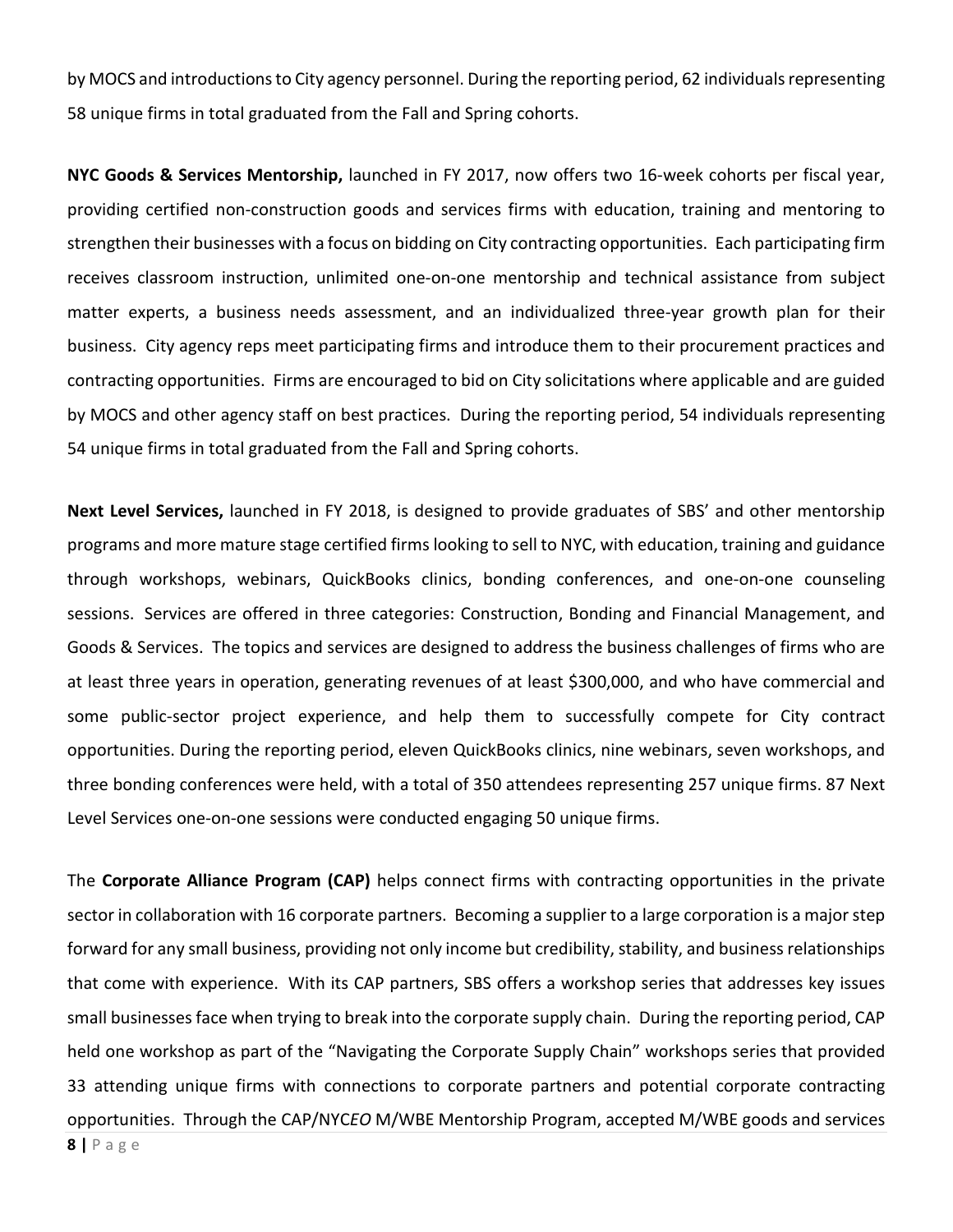firms are matched with a mentor and mentor group for an eight-month period, during which they work on specific growth goals for their businesses. Cohort firms also attend  $2 - 3$  learning seminars, one of which is a procurement panel of corporate partners. During the reporting period, eight unique firms graduated from the 4th cohort of the CAP/NYC*EO* M/WBE Mentorship Program for Goods & Services.

**Strategic Steps for Growth** is an eight-month executive education program designed for M/WBEs, offered in partnership with the NYU Stern School of Business' W.R. Berkley Innovation Lab and NYU Division of Operations. The program provides participants with a new professional network, including business experts, university professors, and other business owners, and offers guidance for every aspect of business operations as well as a focus on capacity building for City and government contract opportunities for the enrolled M/WBEs and on private-sector opportunities for the enrolled media and entertainment firms. Participants learn the strategic skills needed to run a growing company and create a custom, three-year growth plan for their businesses. In the reporting period, eight M/WBE firms graduated as part of the 2019-2020 cohort.

New York City Economic Development Corporation and SBS launched the **Contract Financing Loan Fund** in FY 2017. The Loan Fund enhances the ability of business owners to access the capital they need to win, take on and perform successfully on NYC contracts, and reduces the cost of capital to a 3% annual interest rate. During the reporting period, \$8,081,340 had been awarded through the Loan Fund.

#### **Program Compliance**

 $\overline{\phantom{a}}$ 

To ensure that all agency staff responsible for purchasing activities are knowledgeable about the M/WBE program and their agency's goals, SBS and MOCS conduct agency training sessions at the Citywide Training Center and specific trainings at agency offices. During FY 2019, 321 procurement professionals from 39 agencies attended 11 training sessions. The topics included Local Law 1 implementation, strategies and best practices used to identify M/WBEs for contract opportunities, Online Directory training, and enhancing M/WBE procedures in all contract areas. In addition, OM/WBE led an Agency Chief Contracting Officer and M/WBE Officer training session on January 11, 2019 that was attended by 62 procurement professionals<sup>[3](#page-8-0)</sup>.

During FY 2019, SBS completed the FY 2016 and FY 2017 LL1 Compliance Audit of 5% of all open City contracts for which subcontractor utilization plans were established and 5% of all open City contracts awarded to

<span id="page-8-0"></span><sup>&</sup>lt;sup>3</sup> See Appendix L for additional information regarding M/WBE Program Training for ACCOs and M/WBE Officers.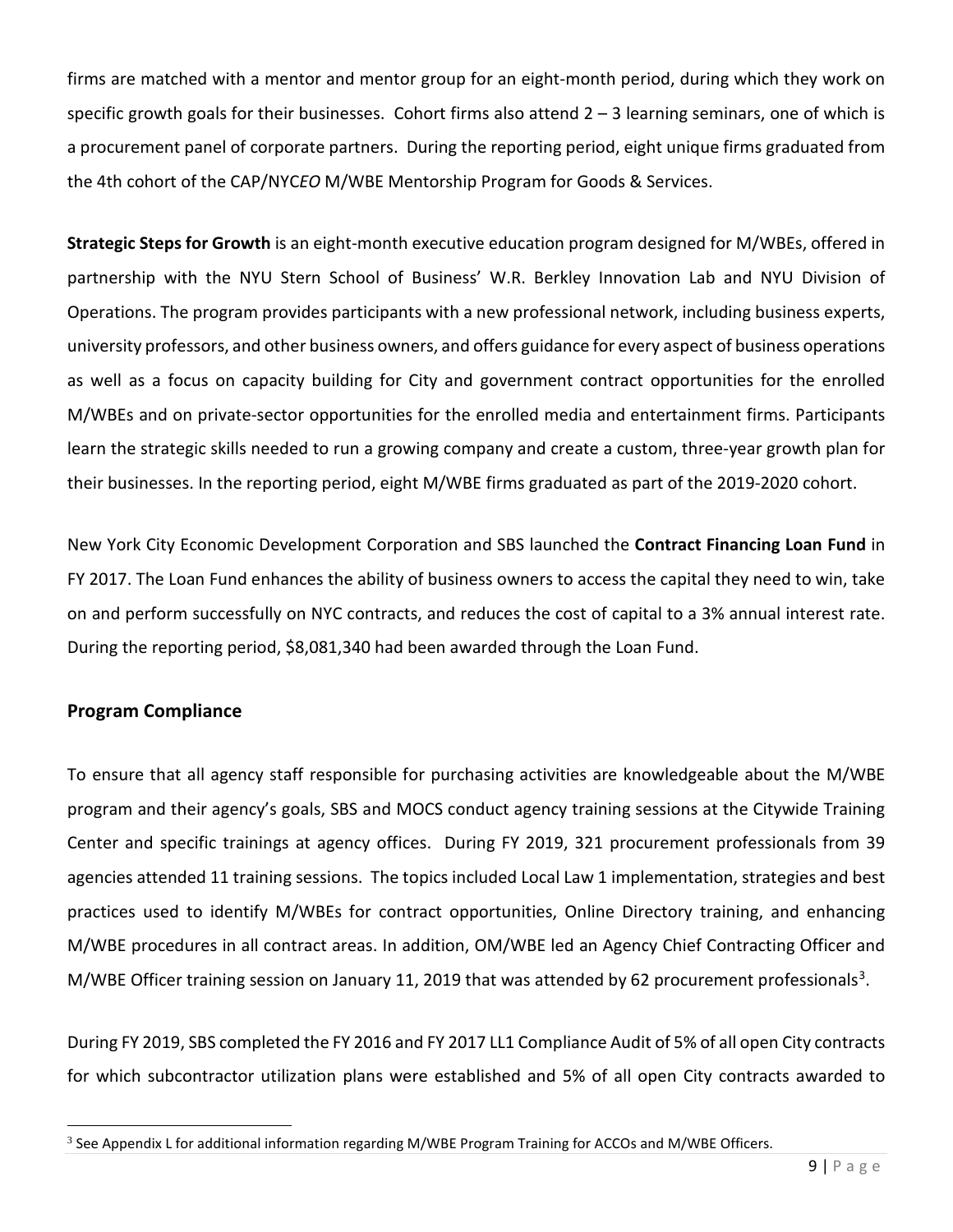M/WBEs, during FY 2016 and FY 2017. Overall, 33 contracts were selected for FY 2016, 45 contracts were selected for FY 2017, and 19 were covered under the audit.

In the reporting period, the Director of the City's M/WBE program, Deputy Mayor for Strategic Policy Initiatives J. Phillip Thompson and M/WBE Senior Advisor and Director of Mayor's Office of M/WBE Jonnel Doris held four quarterly compliance meetings with agency commissioners and M/WBE officers to discuss utilization and agency initiatives to increase M/WBE performance. The first meeting was held on September 14, 2018 and was attended by 74 attendees representing 37 agencies. The second meeting was held on December 6, 2018 and was attended by 80 attendees representing 39 agencies. The third meeting was held on March 26, 2019 and was attended by 88 attendees representing 39 agencies. The last meeting was held on June 14, 2019 and was attended by 73 attendees representing 41 agencies.

#### **Qualified Joint Venture Agreements**

| <b>Contract Industry</b>     | <b>Total Contract Value</b> | Number of<br><b>Contracts</b> | <b>Ethnicity</b> | Value to M/WBE | Percent |
|------------------------------|-----------------------------|-------------------------------|------------------|----------------|---------|
| <b>Professional Services</b> | \$50,000,000                |                               | MBE-Asian        | \$24,500,000   | 49%     |
| <b>Professional Services</b> | \$16,188,910                |                               | MBE - Asian      | \$7,285,010    | 45%     |
| <b>Professional Services</b> | \$7,301,632                 |                               | WBE-Caucasian    | \$3,650,816    | 50%     |
| <b>Professional Services</b> | \$7,301,632                 |                               | MBE - Hispanic   | \$3,650,816    | 50%     |

There were four contracts subject to the M/WBE program awarded to a qualified joint venture in FY 2019.

#### **Efforts to Reduce or Eliminate Barriers to Competition**

Since the implementation of the M/WBE program, the City continues to undertake a number of efforts to reduce barriers for M/WBEs and small businesses that are competing for contracts and currently doing business with the City. As mentioned above, SBS is operating a bond readiness program to help firms secure surety bonds for larger City construction projects. SBS launched the Bond Collateral Assistance Fund, funded with \$10 million, to help small businesses and M/WBEs secure surety bonds to perform on City Contracts. Since the program was launched, two collateral assistance awards have been made for a total of \$800,000.

**10 |** Page To make it easier to do business with the City, agencies are required to post all solicitation materials through the City Record Online, allowing vendors to identify opportunities and download relevant materials from one